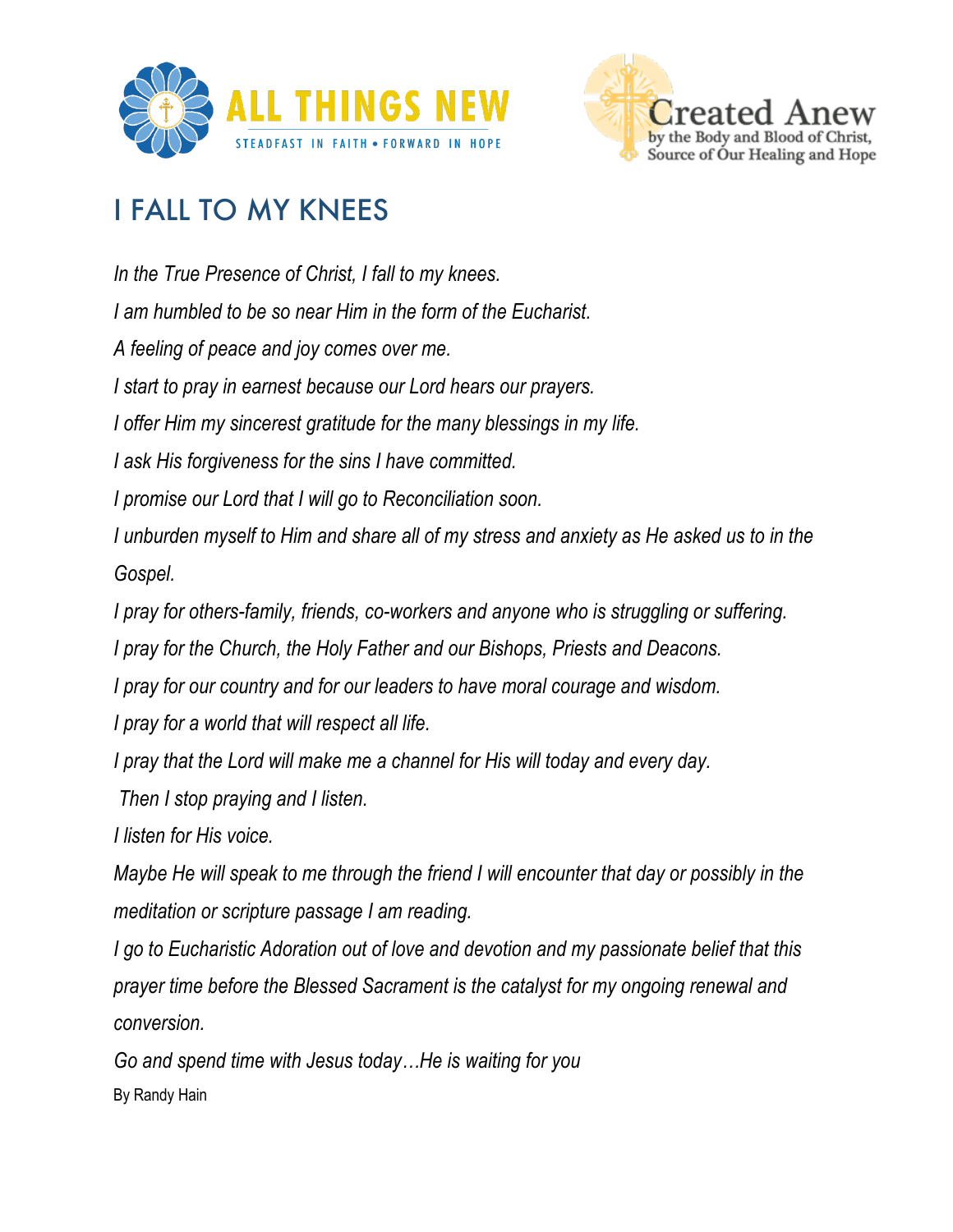



## THE IMPORTANCE OF PRAYER BEFORE THE BLESSED SACRAMENT

Quiet time before the Blessed Sacrament is an important and necessary part of a healthy prayer life and a critical part of our faith journeys as Catholics. The Catechism #**1418 says: "**Because Christ himself is present in the sacrament of the altar, he is to be honored with the worship of adoration. To visit the Blessed Sacrament is . . . a proof of gratitude, an expression of love, and a duty of adoration toward Christ our Lord" (Paul VI, *MF* 66)."

In Pope John Paul II's Apostolic Exhortation, *On The Mystery and Worship of the Eucharist* (*Dominicae Cenae*), he lays out the case for Eucharistic Adoration:

*Adoration of Christ in this sacrament of love must also find expression in various forms of Eucharistic devotion: personal prayer before the Blessed Sacrament, Hours of Adoration, periods of exposition–short, prolonged and annual (Forty Hours)– Eucharistic benediction, Eucharistic processions, Eucharistic congresses.*

*The encouragement and the deepening of Eucharistic worship are proofs of that authentic renewal which Vatican II set itself as an aim and of which they are the central point. And this, venerable and dear brothers, deserves separate reflection. The Church and the world have a great need of Eucharistic worship. Jesus waits for us in this sacrament of love. Let us be generous with our time in going to meet Him*